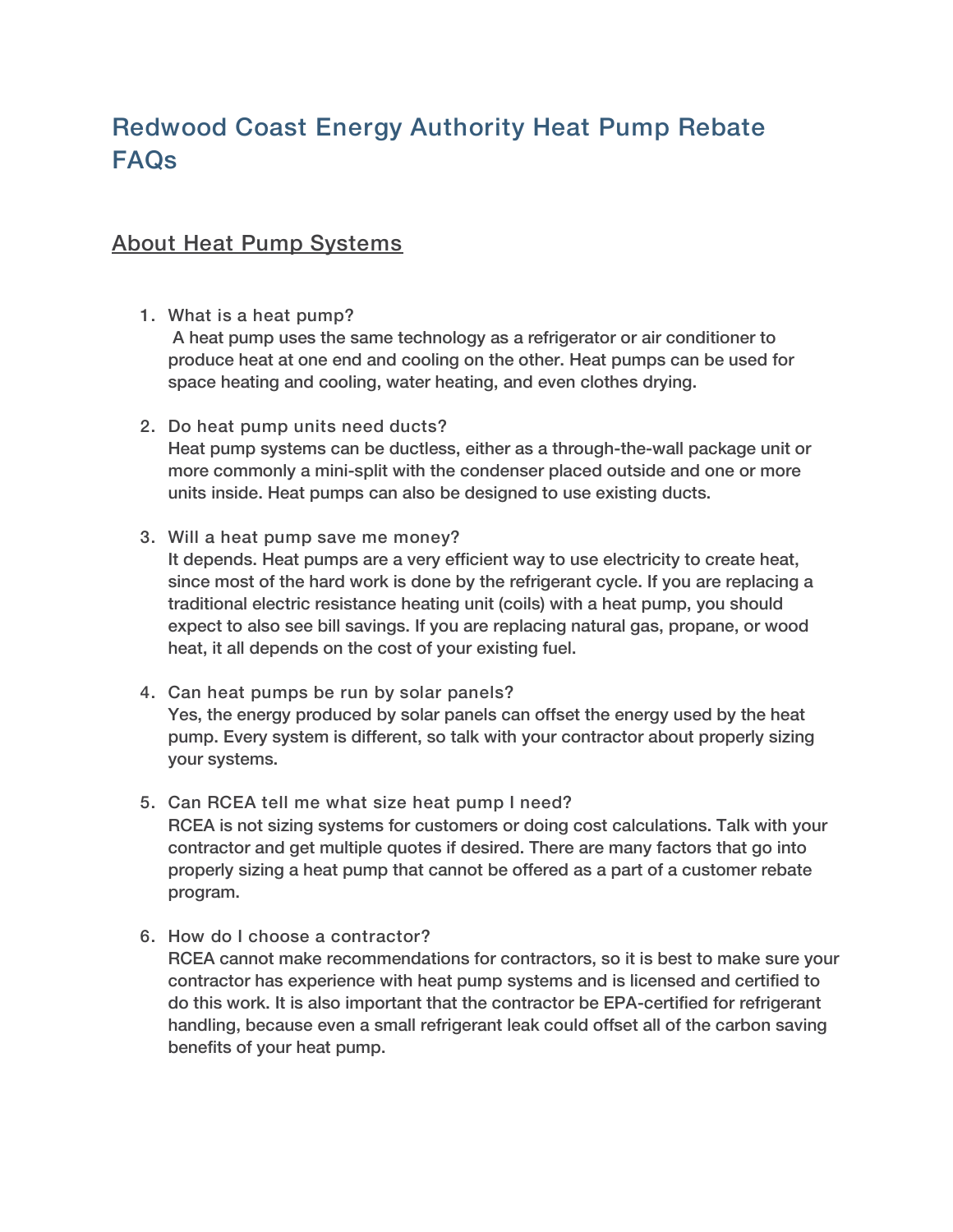7. Is bigger better?

Should I just oversize my unit so I know that I will have plenty of heating and cooling ability? No. Improperly sized units, too large or too small, could end up being less efficient, not performing well, and costing more to operate. Heat pumps are designed to operate steadily in the background maintaining a constant heat. Too large a unit would cycle on and off too frequently and could result in hot and cold zones.

- 8. Will a heat pump help reduce my carbon footprint? Yes, heat pumps are more efficient that other electric heating systems, and with more and more low carbon energy in RCEA's mix, switching from fossil fuels to electricity is one of the most effective things you can do to reduce your carbon footprint. You can also opt up to RCEA's RePower + option with 100% Renewable electricity sources.
- 9. What else can I do to improve my home or business energy consumption and carbon footprint? Contact RCEA and one of our Trusted Energy Advisors will help you with assessments and other options.

## Applying for a Rebate

- 10.How do I know if I've figured out the correct rebate amount? RCEA will check everything before reserving your rebate and make sure you get the full amount you are eligible for.
- 11.I'm not sure if I really want a heat pump or not.

Should I just reserve my rebate now and make up my mind later? No. Rebates are limited, and we are trying to keep reservations for those who have decided to move forward and have selected their equipment and contractor. Rebates will be reserved for the specific equipment listed and there is no guarantee that they can be transferred to something else.

- 12.What if my installation takes more than three months from the date on my reservation form, will my reservation expire? Reservations can be renewed for additional three-month increments. We just ask that you check in with us and give us a project status update.
- 13.The unit I want to install doesn't meet the eligibility requirements, can I still get a rebate? You may still be eligible for rebates, reach out to an RCEA representative with questions about your systems eligibility.